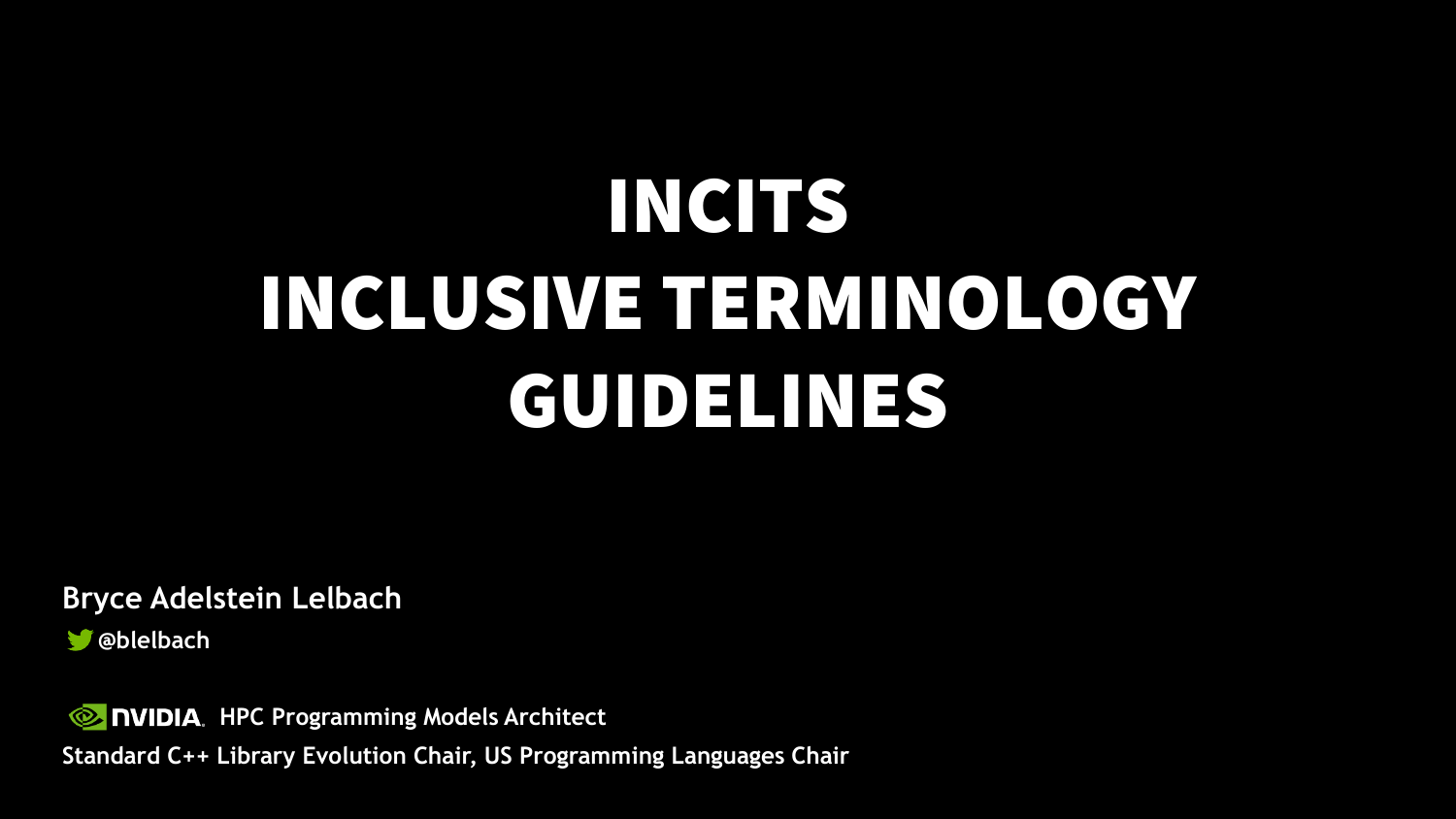### Principle of Inclusive Terminology

*Says what to do.*

Use inclusive terms in new documents.

Try to replace terms with negative connotations in existing documents.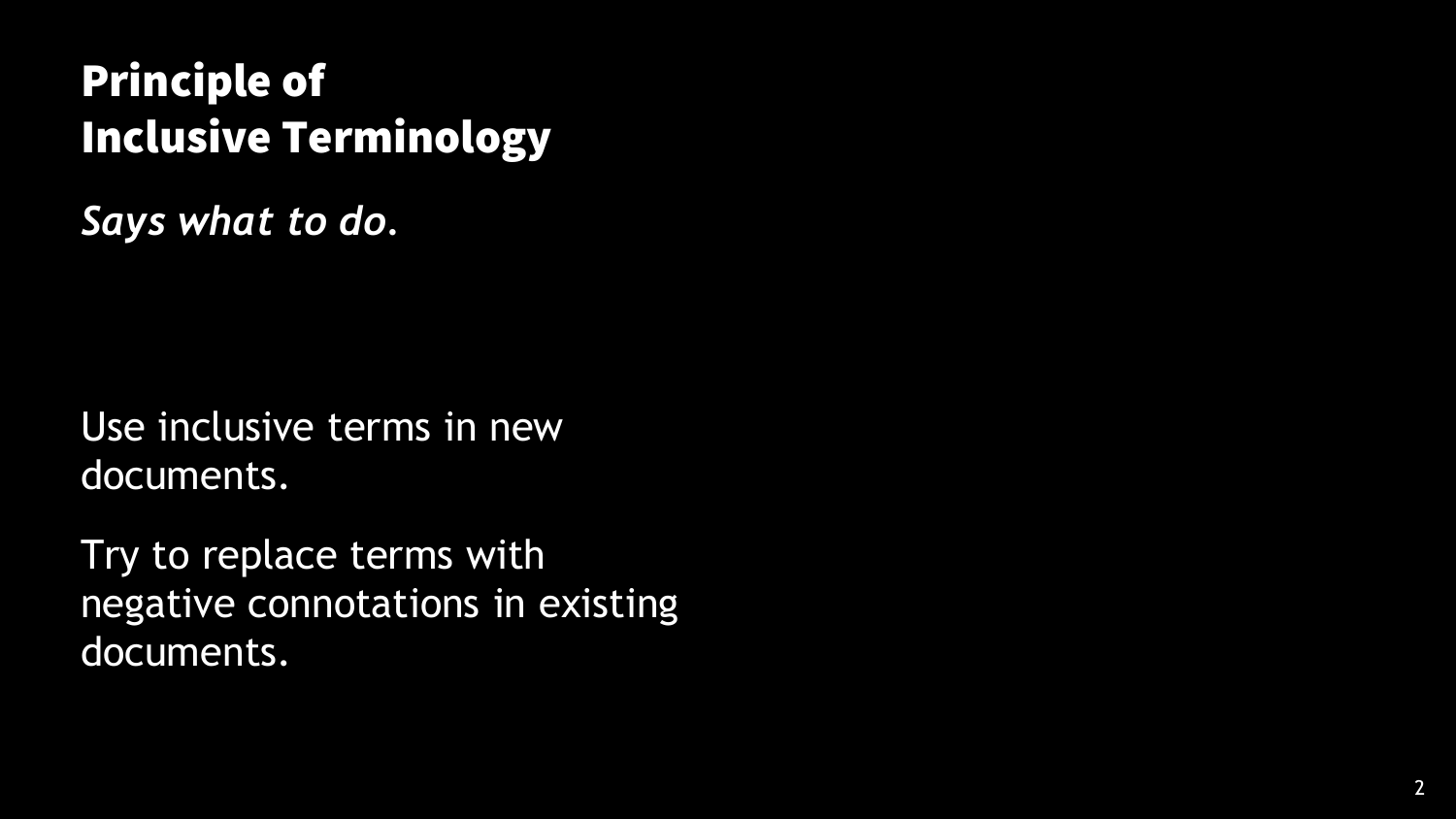### Principle of Inclusive Terminology

*Says what to do.*

Use inclusive terms in new documents.

Try to replace terms with negative connotations in existing documents.

### Inclusive Terminology Guidelines

*Suggests how to do it.*

Describes the kind of terms that should be avoided.

Explains how to determine if a term is acceptable.

Explains how to replace terms in existing documents.

Provides examples of terms to avoid and suggested alternatives.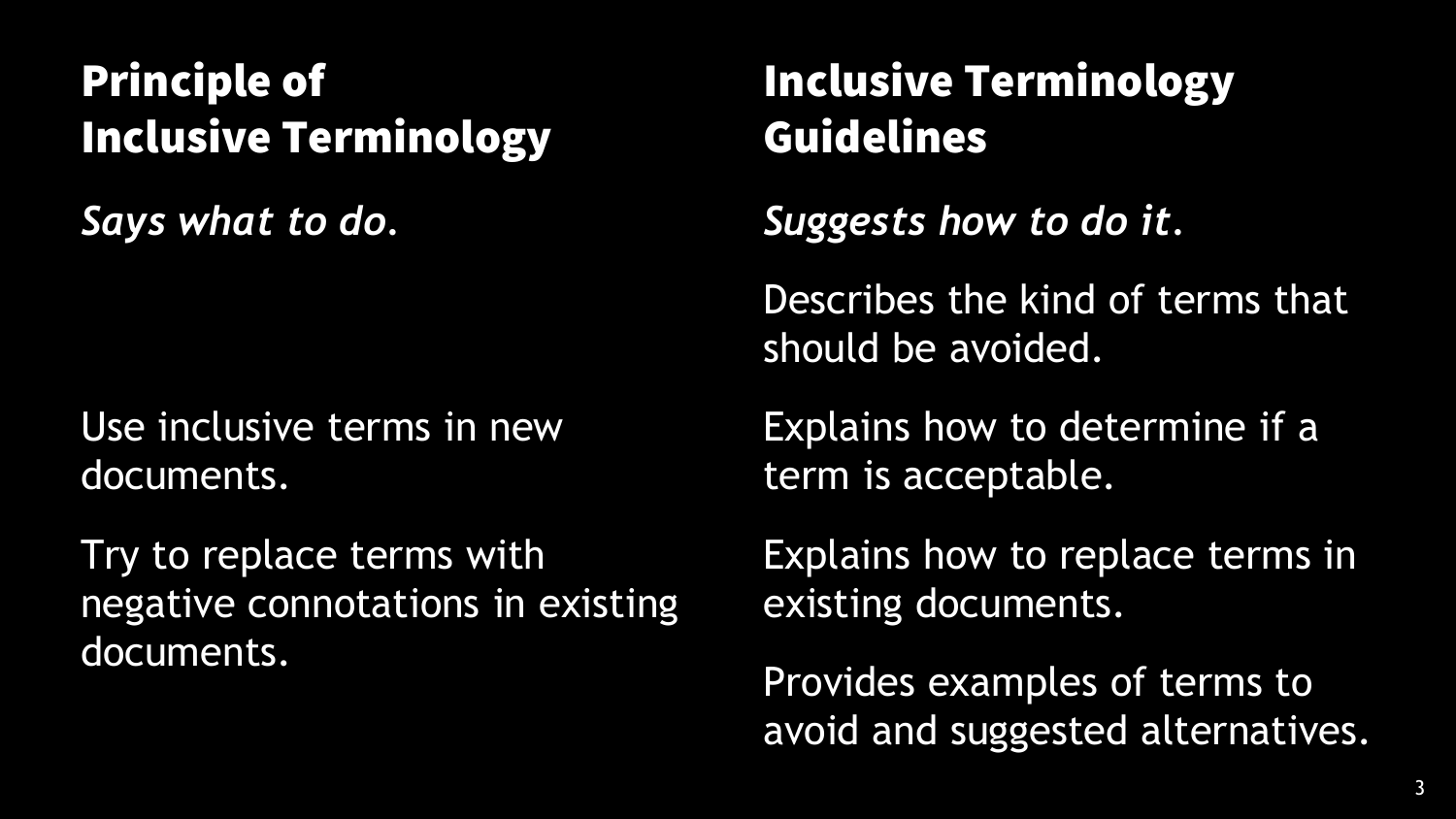### denotation, denotative

intended or primary meaning of a term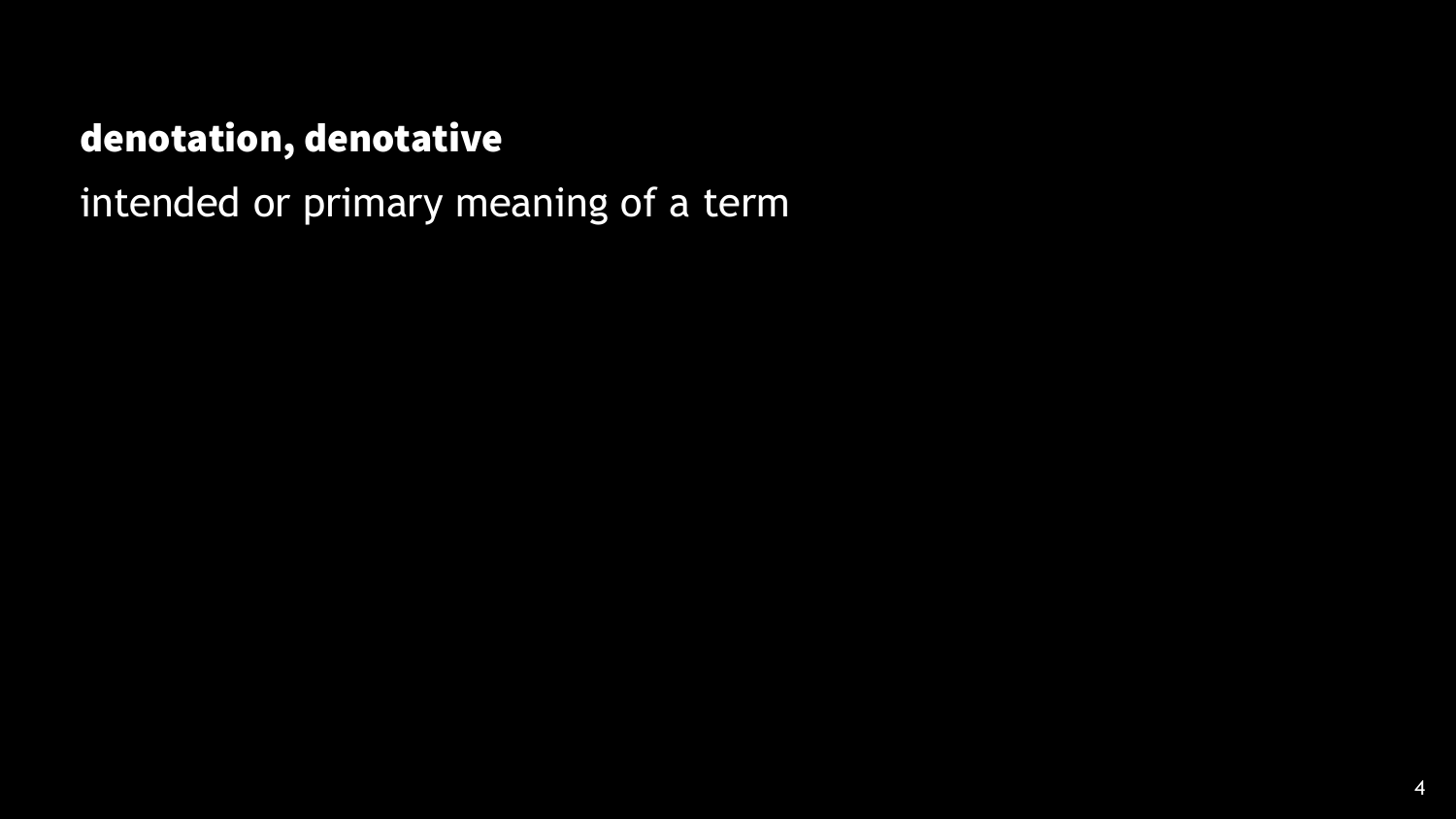#### denotation, denotative

intended or primary meaning of a term

#### connotation, connotative

meanings, ideas, feelings, imagery, emotions, or images inferred or invoked by a term in addition to the primary meaning of a term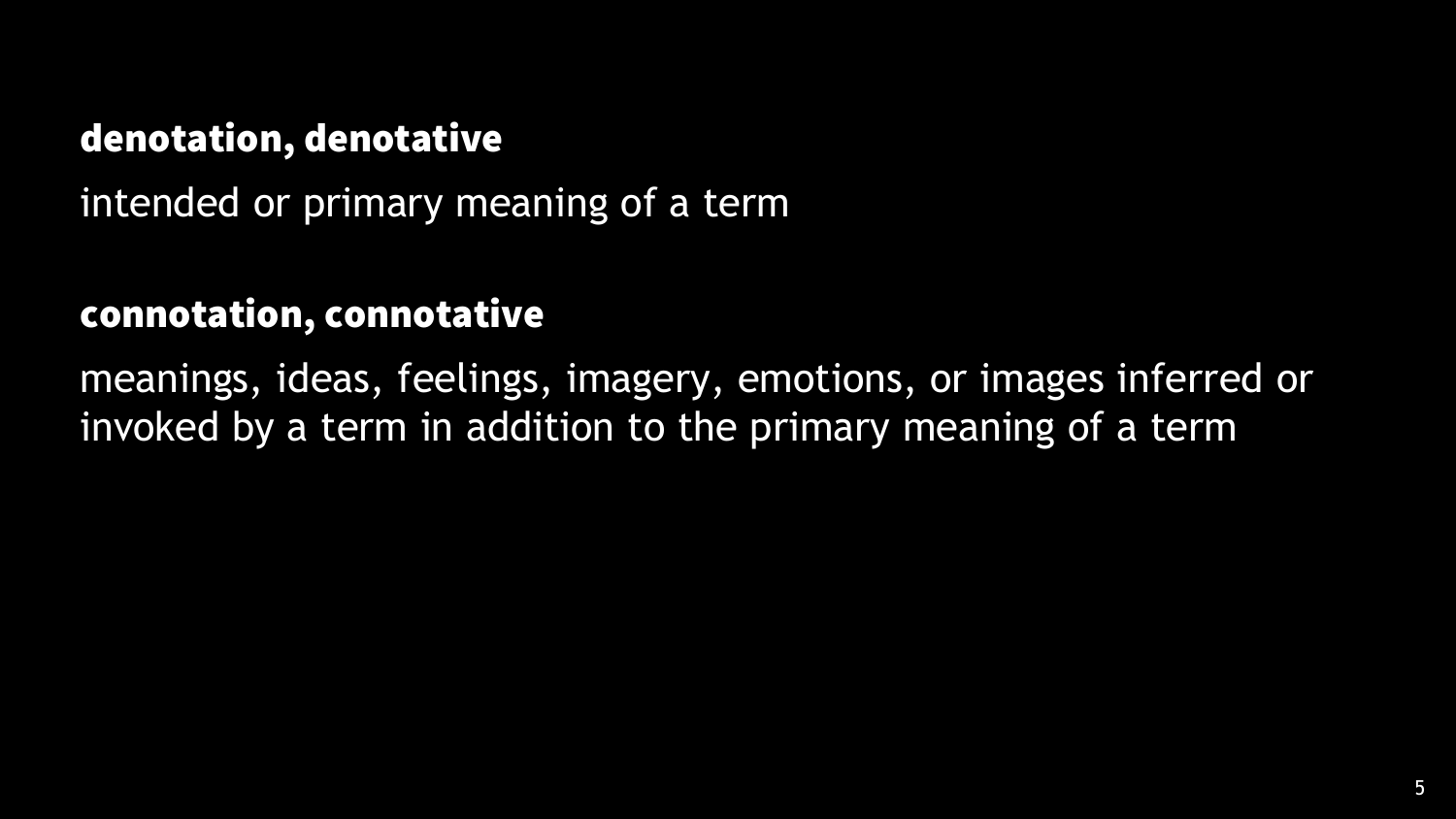#### denotation, denotative

intended or primary meaning of a term

#### connotation, connotative

meanings, ideas, feelings, imagery, emotions, or images inferred or invoked by a term in addition to the primary meaning of a term

#### term with negative connotations

term that infers or invokes negative feelings, negative imagery, negative emotions, negative image, lack of belonging, or falsity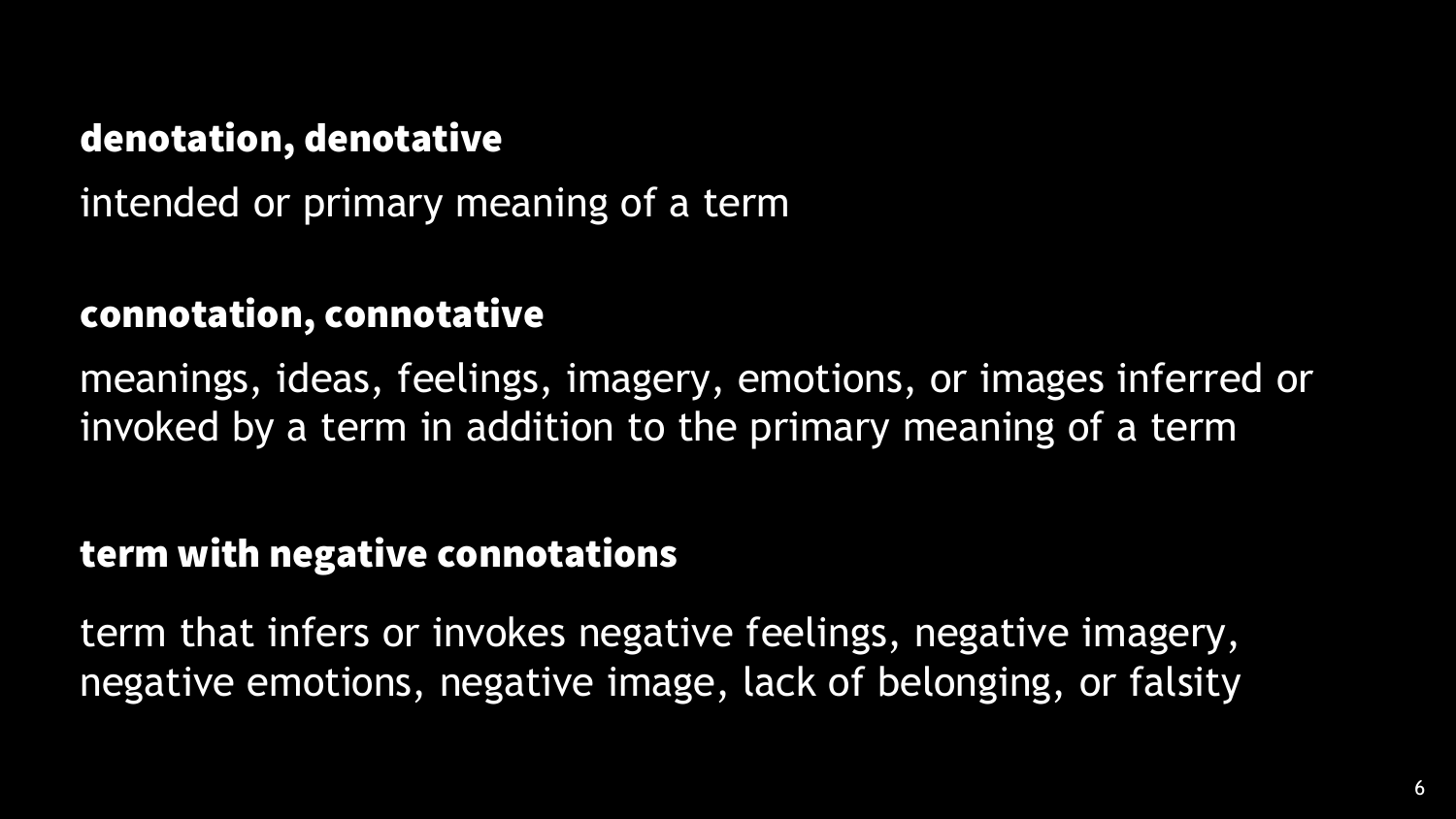## Identifying Terms with Negative Connotations

What denotative meaning do I intend for this term?

### What possible connotations could that term have?

Could those connotations be negative to some audiences?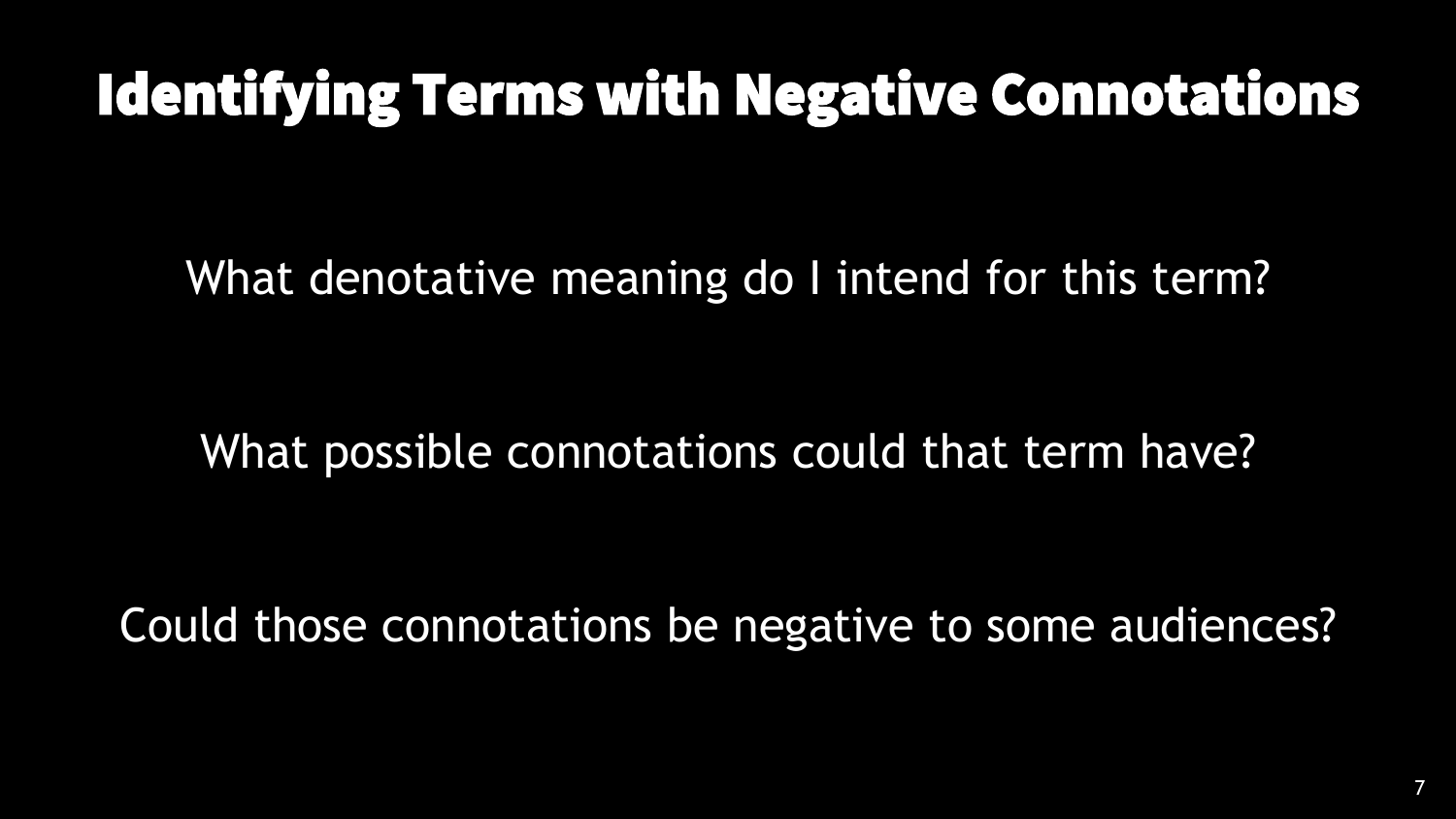# black

#### *Denotative Meaning:*

- 1. The darkest color.
- 2. An ethnic group and culture of African ancestry (must be capitalized).

#### *Negative Contexts:* Use to denote either:

- 1. Badness, evil, or immorality.
- 2. Rejection, lack of permission, or lack of authorization.

*Negative Connotation*: Racial discrimination.

The text on the warning sign shall be **black**.

The ethnicity field shall have the following options: **Black**, …

The IP address shall be added to the **black**list.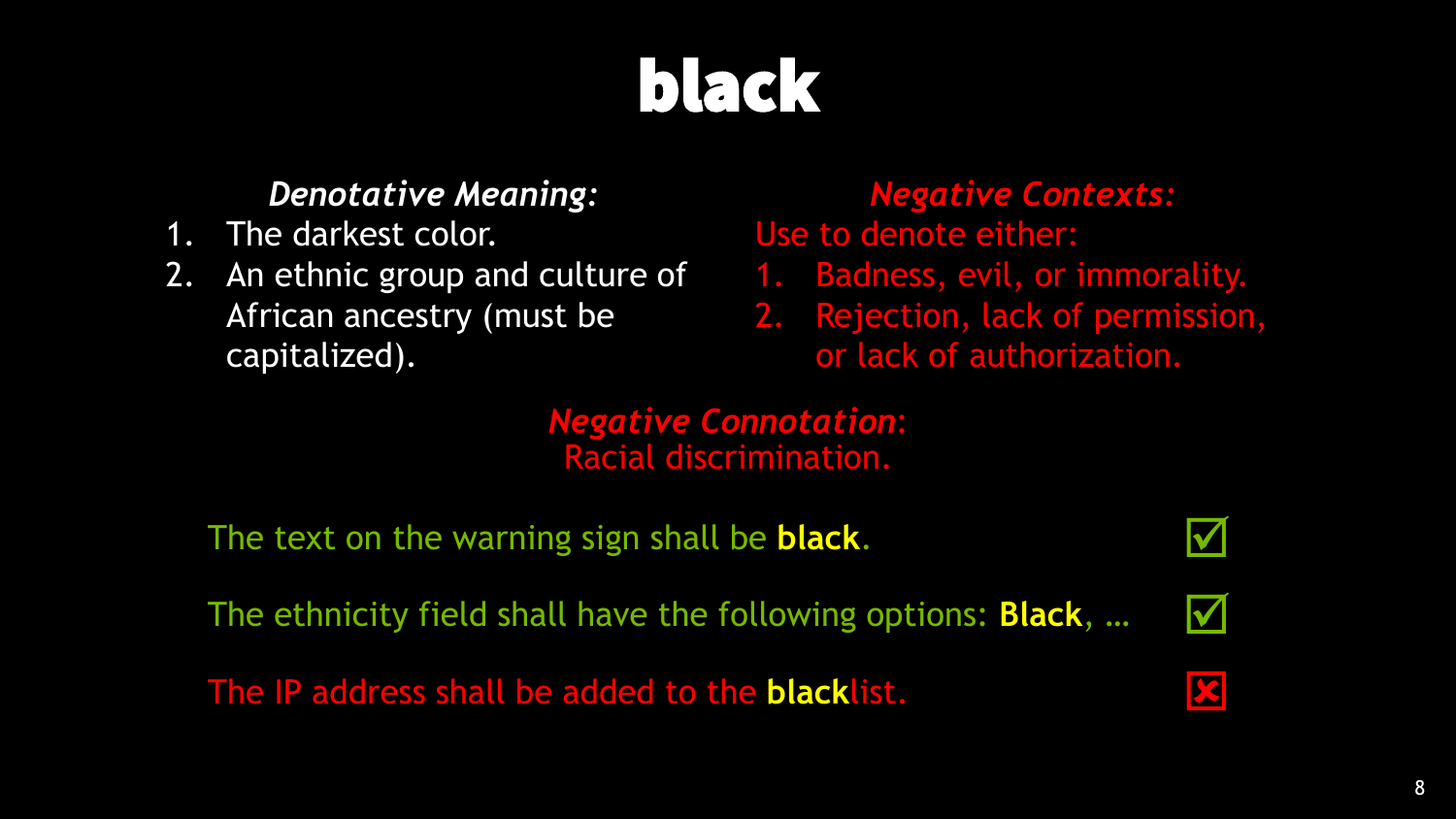# Offense Doesn't Require Bad Intent



*It doesn't matter what the intent was; what matters is whether offense was caused.*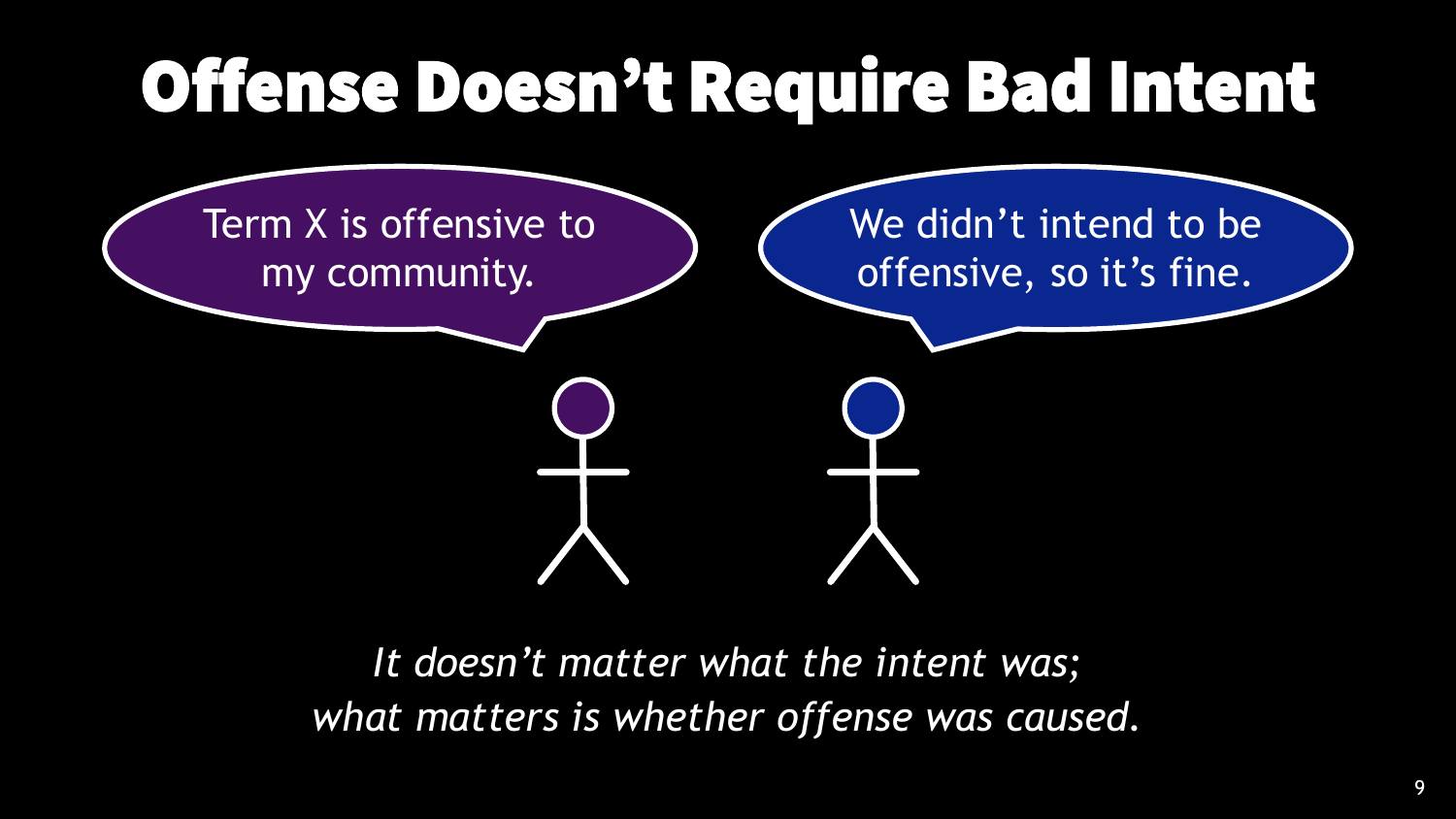# Offense Is Subjective



*Terms may have different meanings to different people based on their experiences and identities.*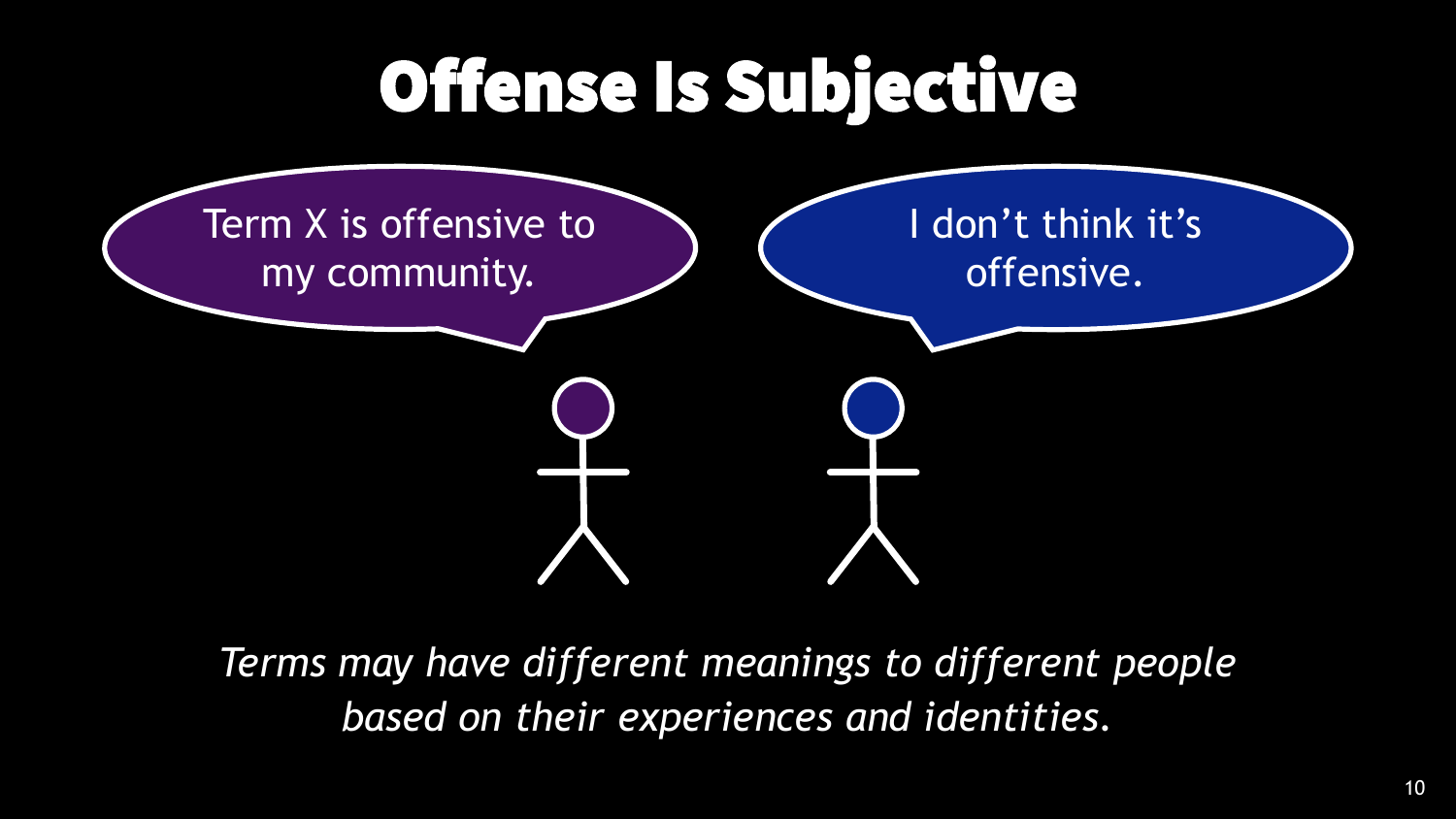# Offense Is Subjective



*A term is offensive if an audience experiences negative connotations; offense is subjective, not objective.*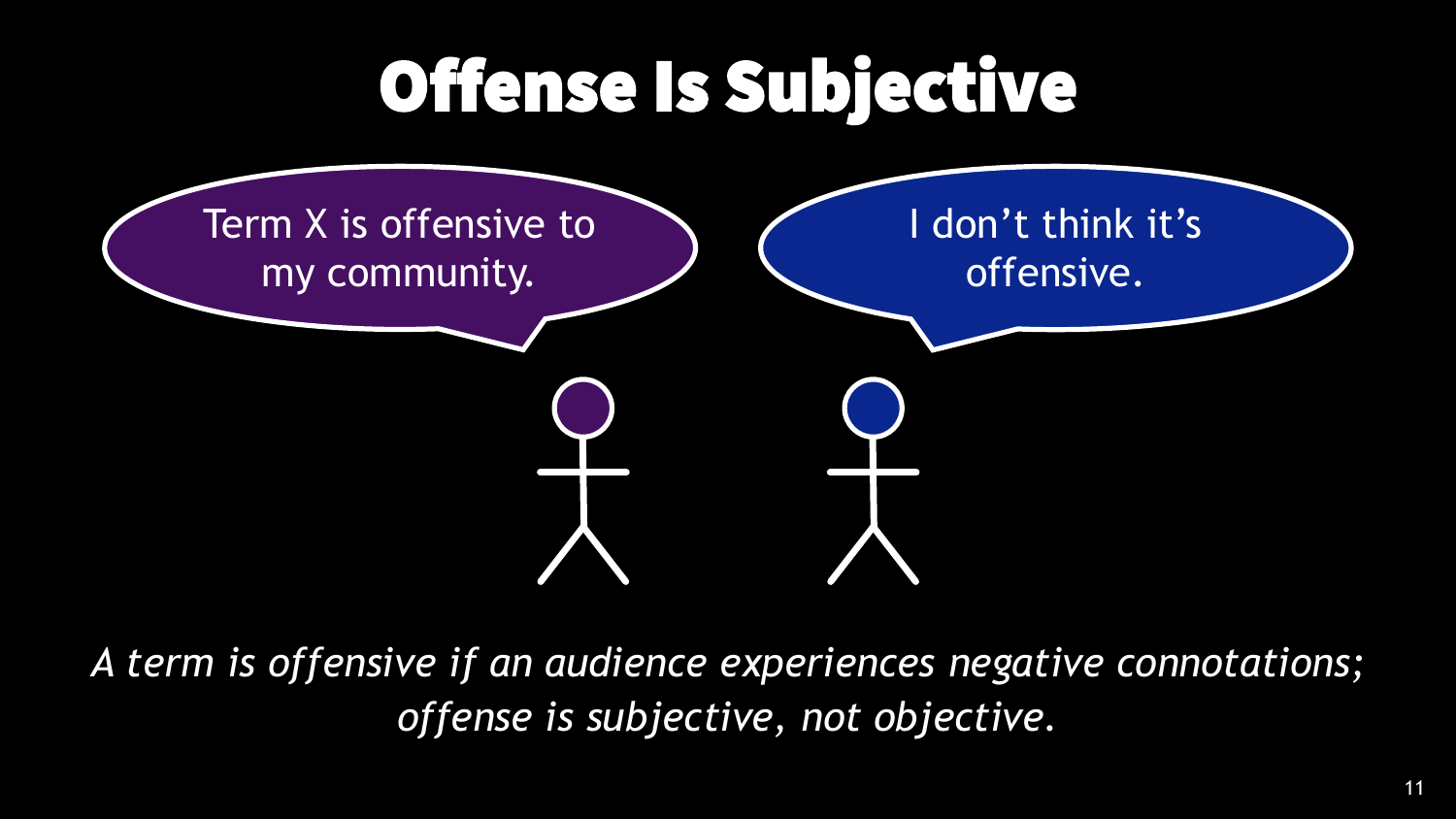### **Figurative Language:** Linguistic style that goes beyond the literal meaning of words (metaphors, similes, allusion, etc).

### Recommendation: *Use cautiously; connotations are inherently present.*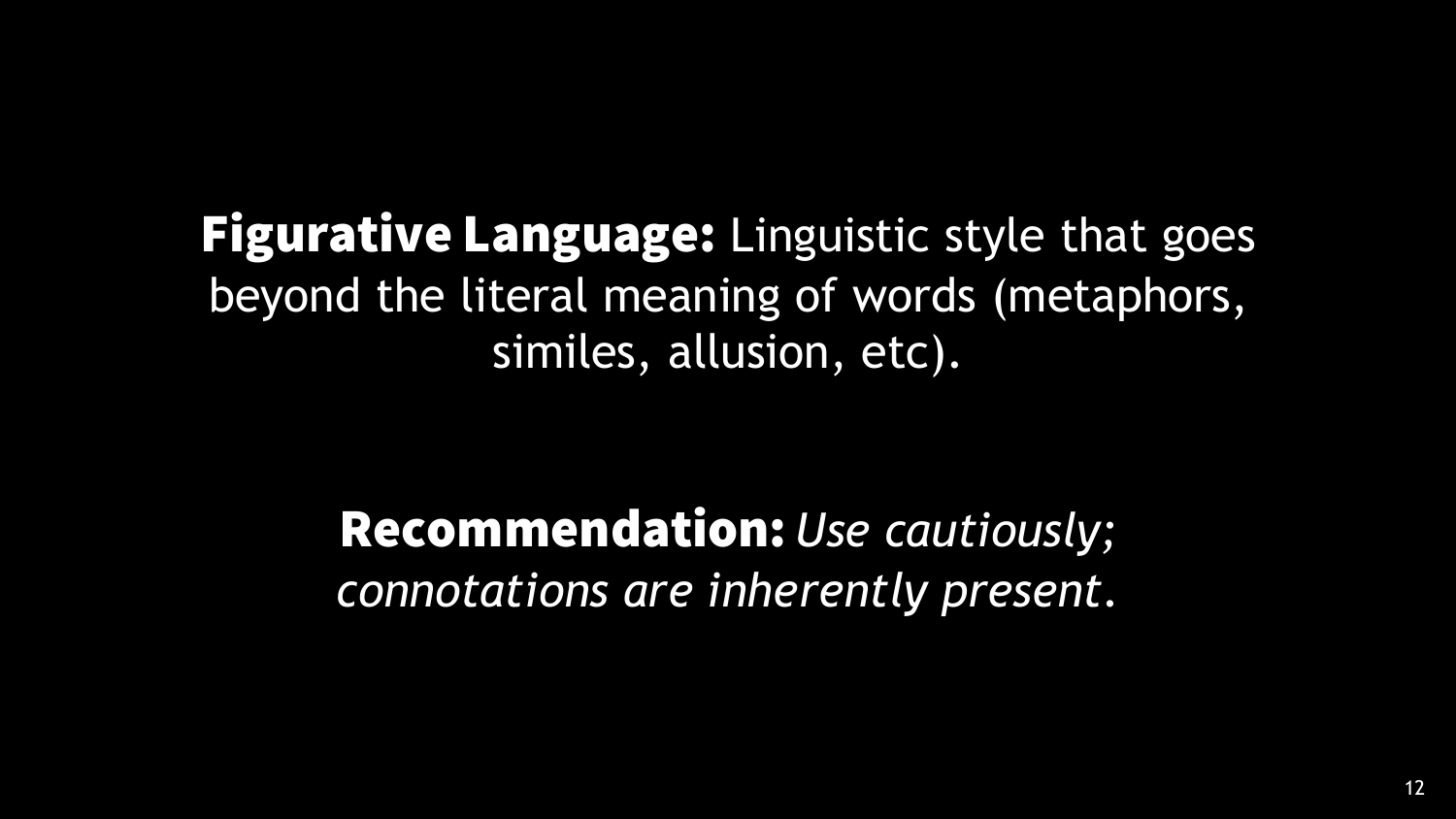Anthropomorphic Language: Linguistic style that attributes human characteristics or behaviors to non-human things.

Recommendation: *Avoid.*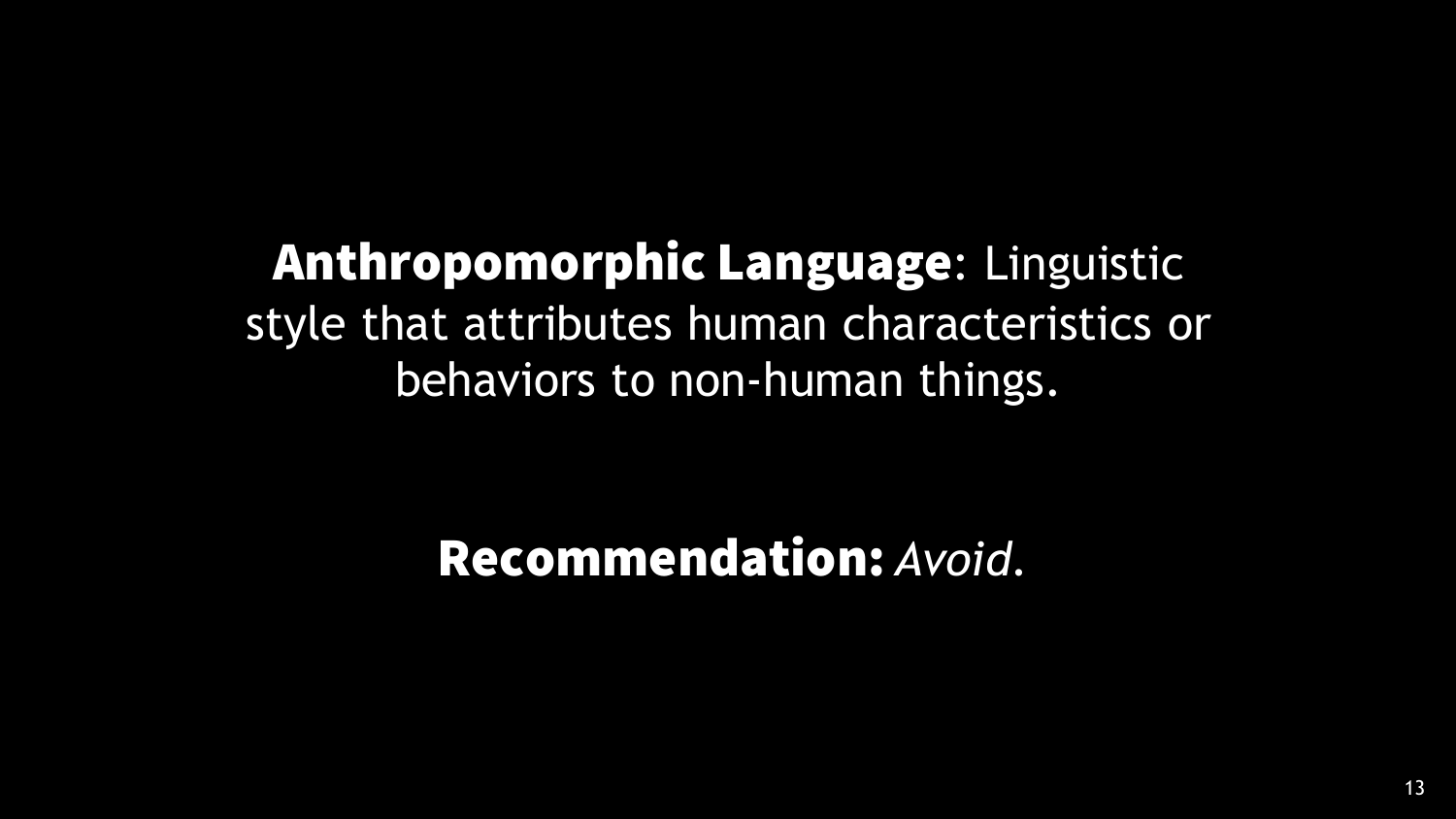Identity-First Language: Linguistic style that describes people in terms of their attributes or conditions.

People-First Language: Linguistic style that avoids describing people in terms of their attributes or conditions.

Recommendation: *Identify and respect the preferences of the specific communities or cultures being referenced.*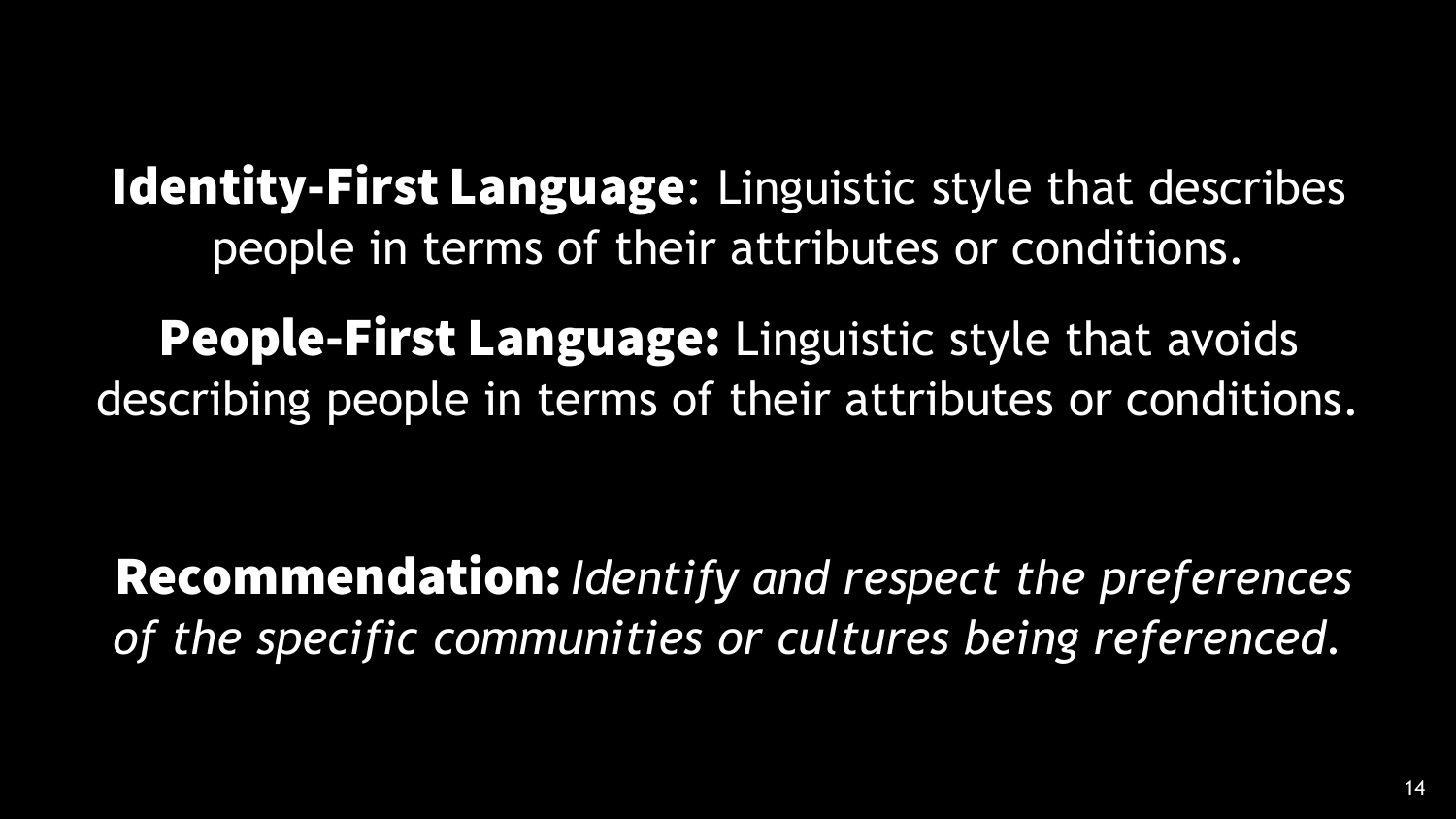**Gendered Language: Linguistic style that** associates a particular gender with people or things.

Recommendation: *Avoid referring to people or things without a specific gender, especially if they are non-specific or abstract.*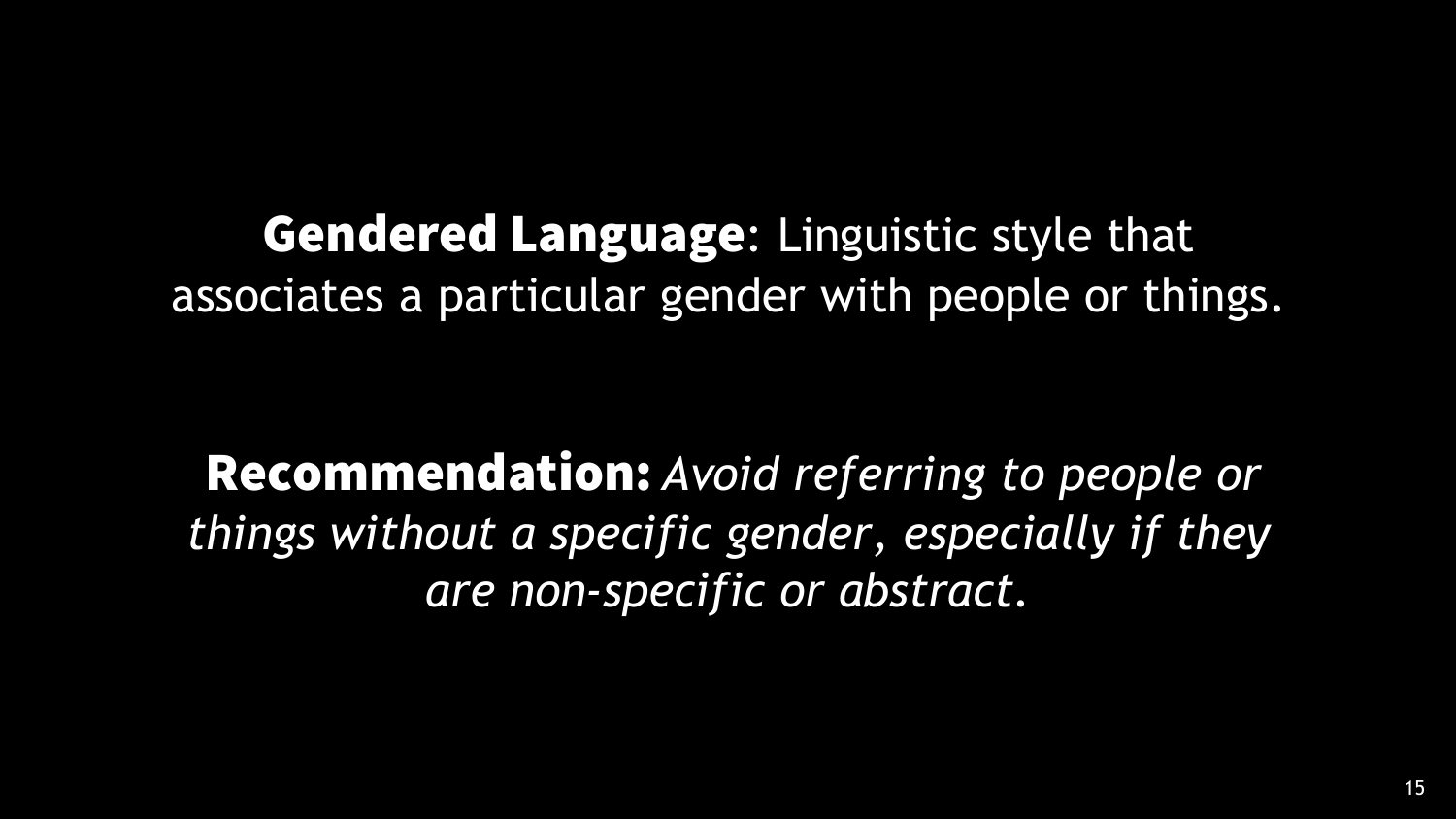# Migration From Existing Terms



Terms may be used in multiple standards.

Changing terms may impact users and vendors. Terms may originate from outside the standard.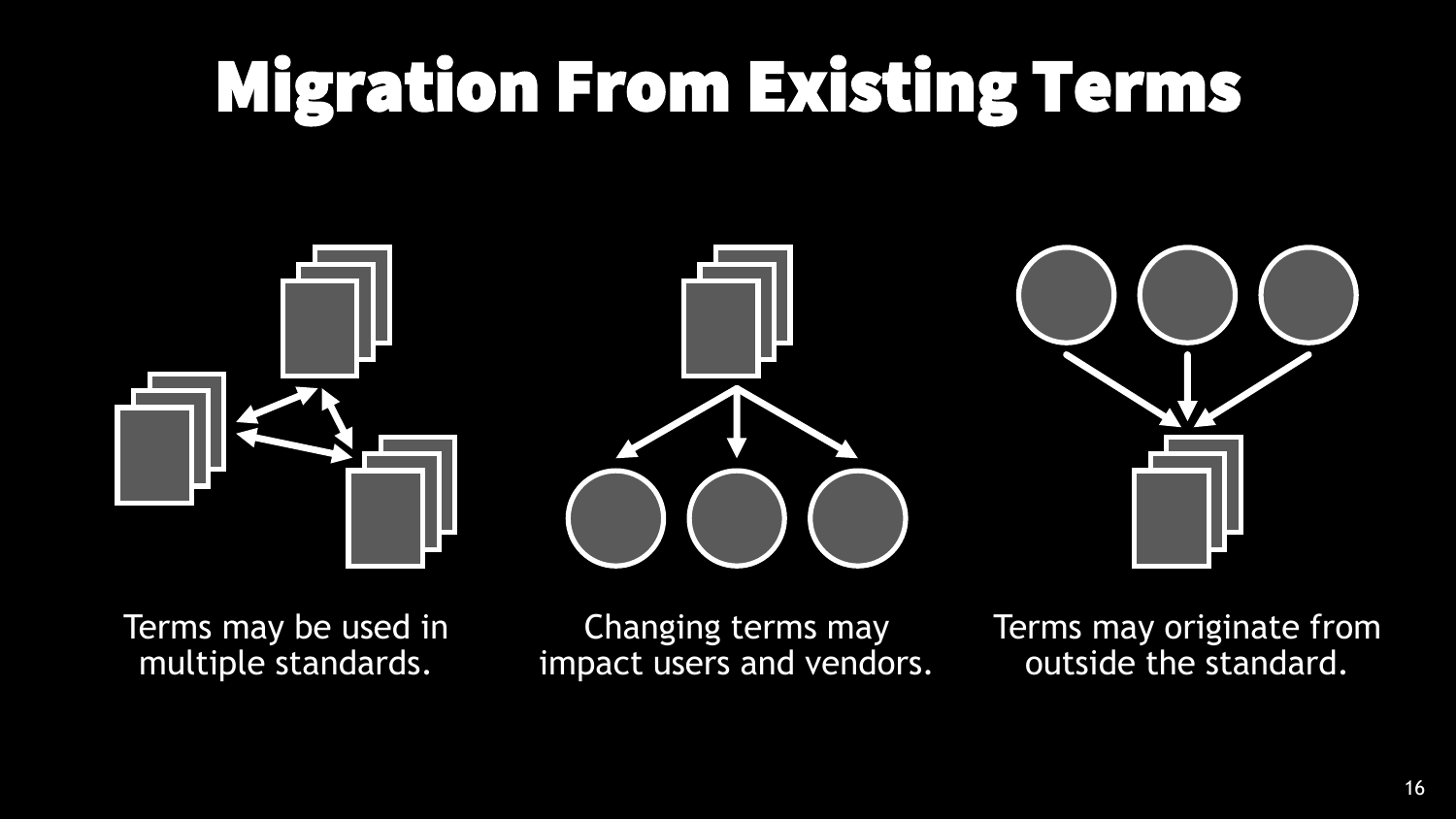# Migration From Existing Terms

Replacement won't necessarily happen overnight.

Not all terms with negative connotations can be replaced.

Consider introducing aliases to minimize usage of terms without breaking compatibility.

Often restructuring text works better than searching for a direct replacement for a term.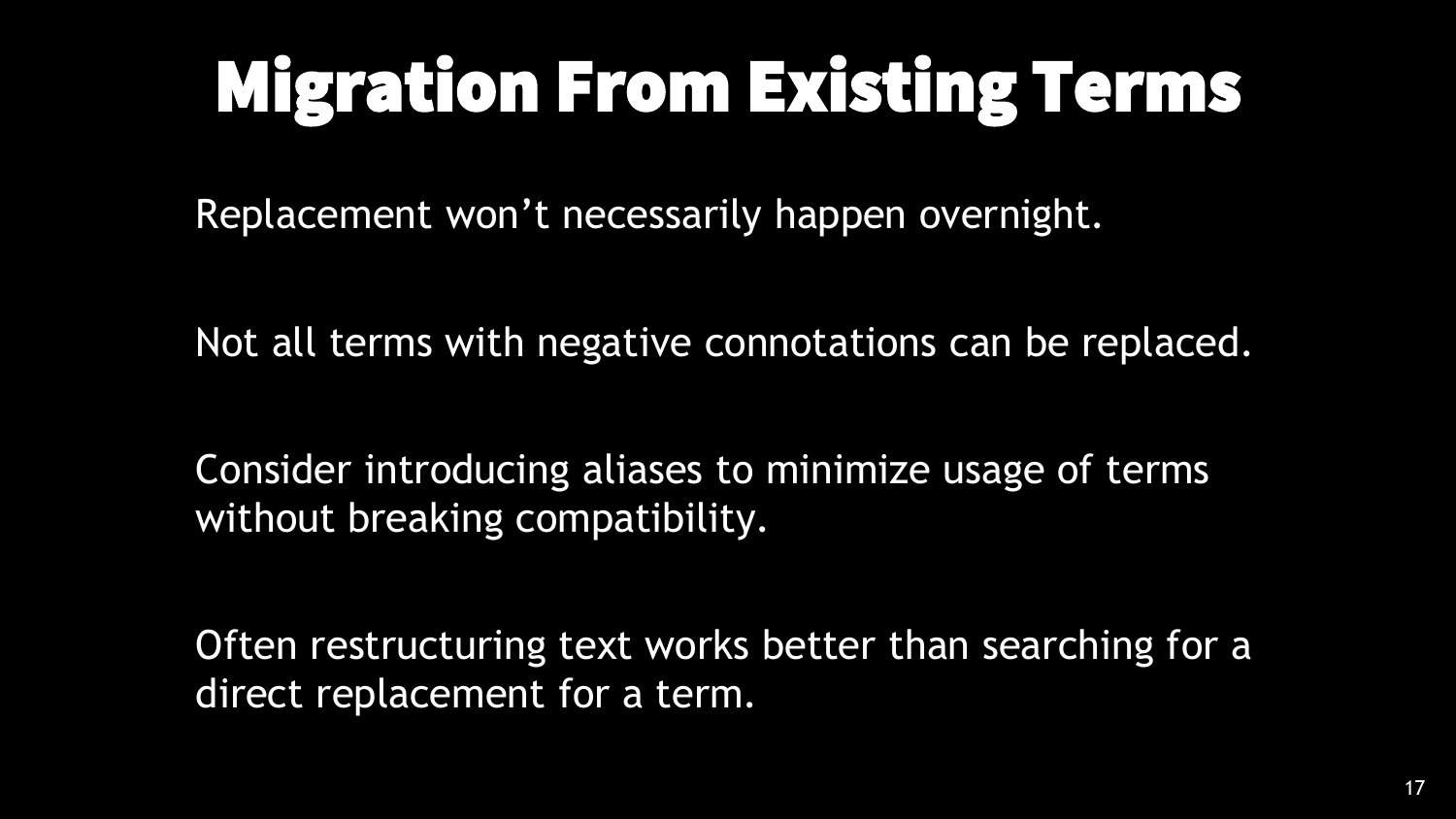### Annex A: Examples of Terms with Negative Connotations

| A.1 Race            | <b>A.2 Accessibility</b> | A.3 Gender and<br><b>Sexuality</b> | <b>A.4 Dominance</b> | A.5 Violence and<br><b>Bereavement</b> |
|---------------------|--------------------------|------------------------------------|----------------------|----------------------------------------|
| white               | disabled                 | he/him/his, she/her/hers           | master               | suicide                                |
| black               | impaired                 | man, woman                         | slave                | murder                                 |
| dark pattern        | blind                    | male                               | master/slave         | kill                                   |
| grandfather clause  | deaf                     | female                             | colony               | abort                                  |
| first-class         | dumb                     | mate                               |                      | terminate                              |
| <b>Chinese wall</b> | dummy                    | mother tongue                      |                      | hung, hang                             |
|                     | sanity                   |                                    |                      |                                        |
|                     | crazy                    |                                    |                      |                                        |
|                     | cripple                  |                                    |                      |                                        |
|                     | handicap                 |                                    |                      |                                        |

Listing a term in Annex A doesn't mean it shouldn't ever be used; it just means there are contexts in which it has negative connotations.